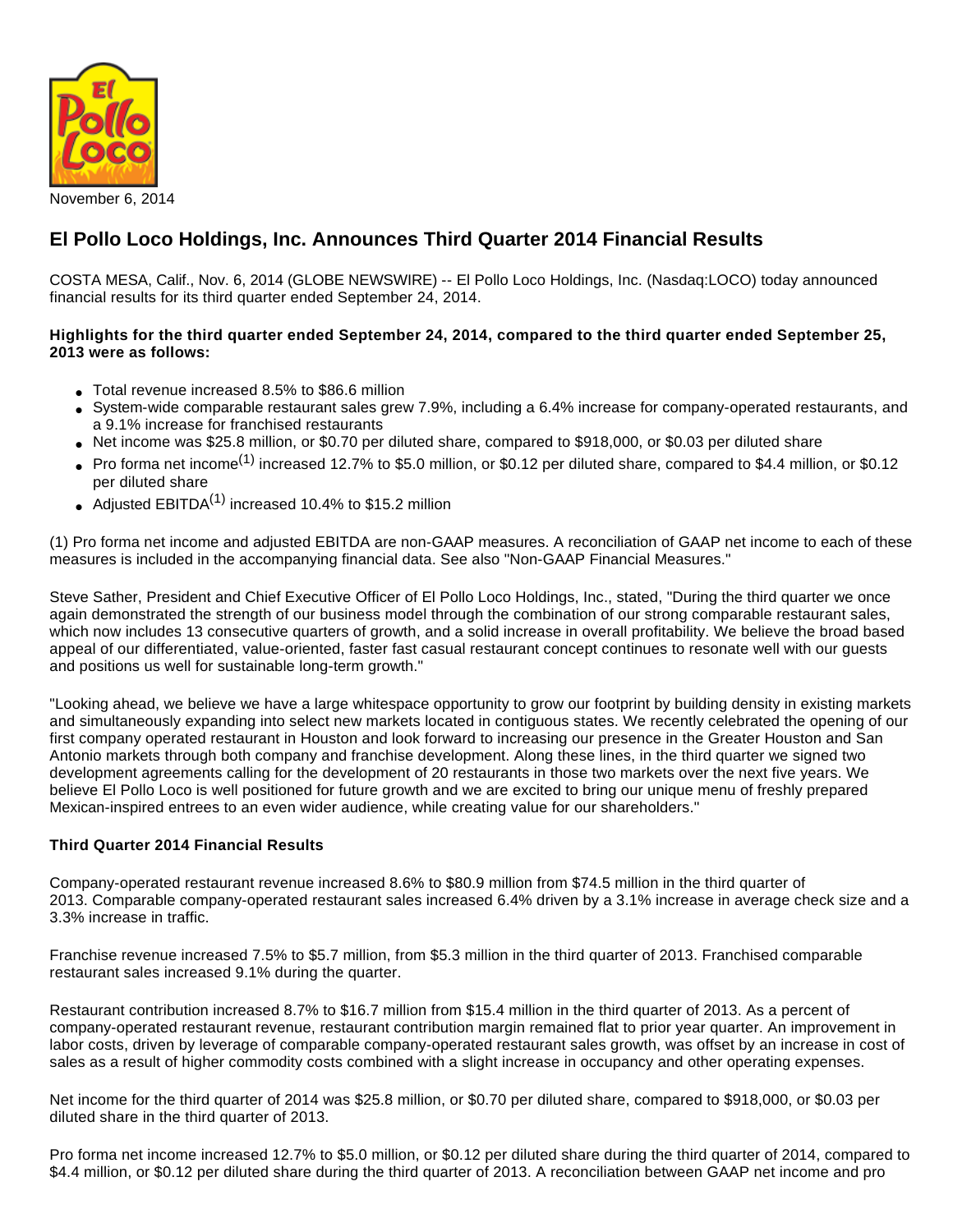forma net income is included in the accompanying financial data.

## **2014 Outlook**

The Company currently anticipates the following for its fiscal year 2014 outlook:

- System-wide comparable restaurant sales growth of approximately 6.4% to 6.6% including a 5.4% to 5.6% increase for company-operated restaurants, compared to our previous guidance of system-wide comparable restaurant sales growth of approximately 5.5% to 6.0% including a 5.0% to 5.5% increase for company-operated restaurants;
- The opening of 10 to 11 new company-owned restaurants and 4 new franchised restaurants, compared to our previous guidance of 9 to 11 new company-owned restaurants and 4 new franchised restaurants; and
- Restaurant contribution margin of 21.4% to 21.6%.

### **The following definitions apply to these terms as used in this release:**

**Comparable restaurant sales** reflect the change in year-over-year sales for the comparable company, franchised and total system restaurant base. The comparable restaurant base is defined to include those restaurants open for 15 months or longer. At September 24, 2014, there were 165 restaurants, in our comparable company-operated restaurant base. At September 24, 2014, there were 229 restaurants, in our comparable franchised restaurant base.

**Restaurant contribution** and **restaurant contribution margin** are neither required by, nor presented in accordance with, GAAP. Restaurant contribution is defined as company-operated restaurant revenue less company restaurant expenses, which are food and paper costs, labor and related expenses and occupancy and other operating expenses. Restaurant contribution margin is defined as restaurant contribution as a percentage of net company-operated restaurant revenue. See also "Non-GAAP Financial Measures."

**EBITDA and adjusted EBITDA** are neither required by, nor presented in accordance with, GAAP. EBITDA represents net income before interest expense, provision for income taxes, depreciation, and amortization, and adjusted EBITDA represents EBITDA before items that we do not consider representative of our ongoing operating performance, as identified in the GAAP reconciliation in the accompanying financial data. See also "Non-GAAP Financial Measures."

**Pro forma net income** is neither required by, nor presented in accordance with, GAAP. Pro forma net income reflects (i) the net decrease in interest expense resulting from our repayment of our second lien term loan facility with the proceeds from our IPO and the reduction in interest resulting from our refinancing of our debt facilities in 2013, as if these events occurred on December 27, 2012 (ii) the elimination of fees payable under the management agreement between us and affiliates of our sponsors (iii) an estimate of recurring incremental legal, accounting, insurance and other compliance costs we expect to incur as a public company and the add-back of one-time costs incurred as a result of the IPO (iv) costs related to loss on disposal of assets and asset impairment and closed store costs and (v) provision for income taxes at a normalized tax rate of 40.5%, which reflects our estimated long-term effective tax rate, including both federal and state income taxes. See the GAAP reconciliation in the accompanying financial data and "Non-GAAP Financial Measures."

**Pro forma weighted-average share and per share data** reflects the 8,214,286 additional shares of common stock issued in the IPO as if they had been issued on December 27, 2012. See also "Non-GAAP Financial Measures."

## **Conference Call**

The Company will host a conference call to discuss financial results for the third quarter of 2014 today at 4:30 PM Eastern Time. Steve Sather, President and Chief Executive Officer, Larry Roberts, Chief Financial Officer, and Ed Valle, Chief Marketing Officer will host the call.

The conference call can be accessed live over the phone by dialing 877-407-3982 or for international callers by dialing 201- 493-6780. A replay will be available after the call and can be accessed by dialing 877-870-5176 or for international callers by dialing 858-384-5517; the passcode is 13593599. The replay will be available until Thursday, November 20, 2014. The conference call will also be webcast live from the Company's corporate website at investor.elpolloloco.com under the "Events & Presentations" page. An archive of the webcast will be available at the same location on the corporate website shortly after the call has concluded.

#### **About El Pollo Loco**

El Pollo Loco is a differentiated and growing restaurant concept that specializes in fire-grilling citrus-marinated chicken in front of its customers. El Pollo Loco opened its first location on Alvarado Street in Los Angeles, California, in 1980 and has grown to more than 400 company-owned and franchised restaurants in Arizona, California, Nevada, Texas and Utah. The Company's distinctive menu features its signature product - citrus-marinated fire-grilled chicken - and a variety of Mexican-inspired entrees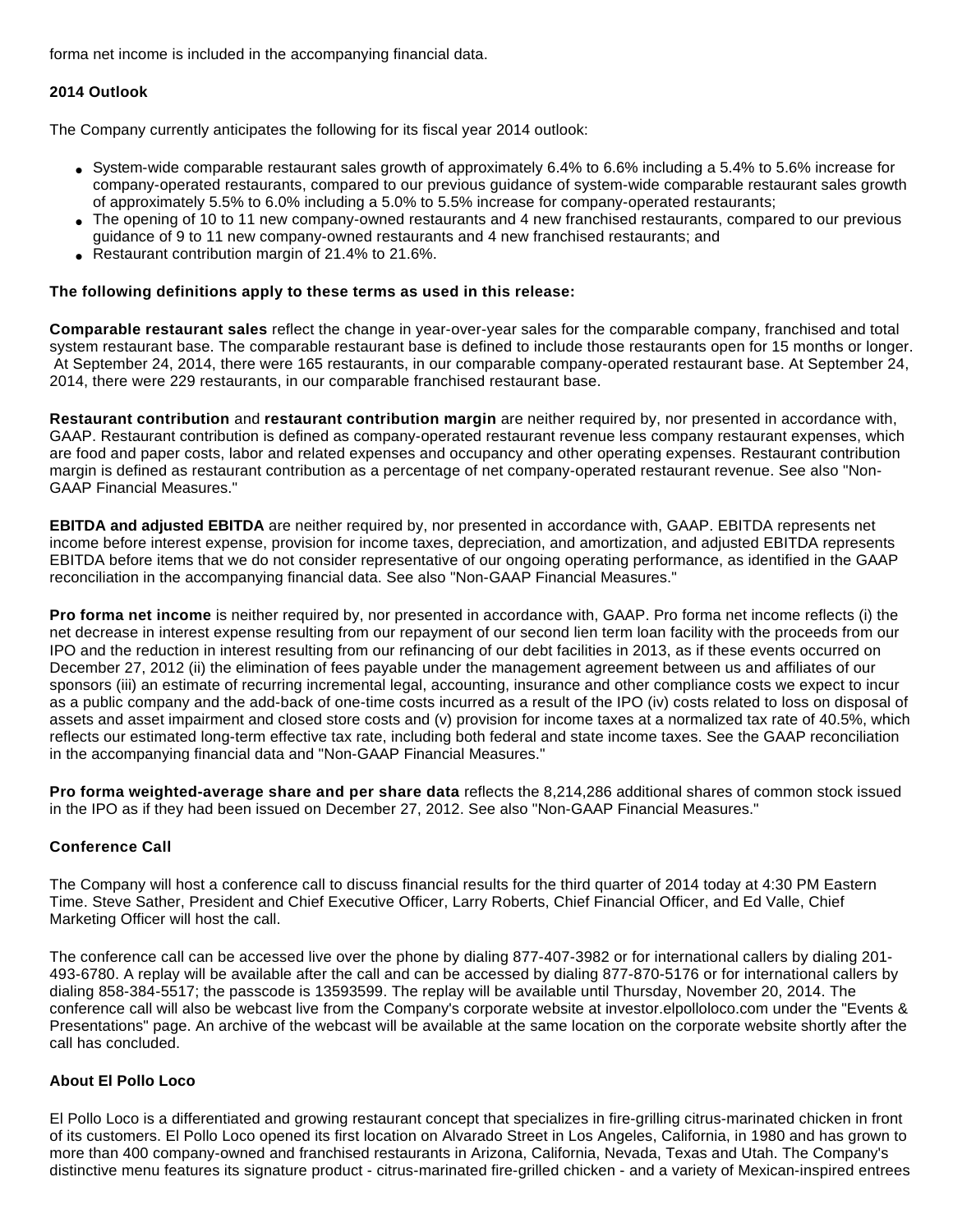that the Company and its franchisees create from that chicken.

#### **Forward-Looking Statements**

This press release contains forward-looking statements that are subject to risks and uncertainties. All statements other than statements of historical fact included in this press release are forward-looking statements. Forward-looking statements discuss our current expectations and projections relating to our financial condition, results of operations, plans, objectives, future performance and business. You can identify forward-looking statements because they do not relate strictly to historical or current facts. These statements may include words such as "aim," "anticipate," "believe," "estimate," "expect," "forecast," "outlook," "potential," "project," "projection," "plan," "intend," "seek," "may," "could," "would," "will," "should," "can," "can have," "likely," the negatives thereof and other words and terms of similar meaning in connection with any discussion of the timing or nature of future operating or financial performance or other events. They appear in a number of places throughout this press release and include statements regarding our intentions, beliefs or current expectations concerning, among other things, our results of operations, financial condition, liquidity, prospects, growth, strategies and the industry in which we operate. All forward-looking statements are subject to risks and uncertainties that may cause actual results to differ materially from those that we expected.

While we believe that our assumptions are reasonable, we caution that it is very difficult to predict the impact of known factors, and it is impossible for us to anticipate all factors that could affect our actual results. All forward-looking statements are expressly qualified in their entirety by these cautionary statements. You should evaluate all forward-looking statements made in this press release in the context of the risks and uncertainties disclosed in our final prospectus dated July 24, 2014, including the sections thereof captioned "Special Note Regarding Forward-Looking Statements" and "Risk Factors." These filings and future filings are available online at [www.sec.gov,](http://www.globenewswire.com/newsroom/ctr?d=10106888&l=27&a=www.sec.gov&u=http%3A%2F%2Fwww.sec.gov) [www.elpolloloco.com](http://www.globenewswire.com/newsroom/ctr?d=10106888&l=27&a=www.elpolloloco.com&u=http%3A%2F%2Fwww.elpolloloco.com) or upon request from El Pollo Loco.

We caution you that the important factors referenced above may not contain all of the factors that are important to you. In addition, we cannot assure you that we will realize the results or developments we expect or anticipate or, even if substantially realized, that they will result in the consequences we anticipate or affect us or our operations in the ways that we expect. The forward-looking statements included in this press release are made only as of the date hereof. We undertake no obligation to publicly update or revise any forward-looking statement as a result of new information, future events or otherwise, except as required by law. If we do update one or more forward-looking statements, no inference should be made that we will make additional updates with respect to those or other forward-looking statements. We qualify all of our forward-looking statements by these cautionary statements.

#### **Non-GAAP Financial Measures**

To supplement our consolidated financial statements, which are prepared and presented in accordance with GAAP, we use non-GAAP financial measures including those indicated above. These measures are not intended to be considered in isolation or as substitutes for, or superior to, financial measures prepared and presented in accordance with GAAP. We use non-GAAP financial measures for financial and operational decision-making and as a means to evaluate period-to-period comparisons. We believe that they provide useful information about operating results, enhance understanding of past performance and future prospects, and allow for greater transparency with respect to key metrics used by management in its financial and operational decision making. The non-GAAP measures used in this press release may be different from the measures used by other companies.

#### **EL POLLO LOCO HOLDINGS, INC.**

#### **UNAUDITED CONSOLIDATED STATEMENTS OF OPERATIONS**

#### **(in thousands, except share and per share data)**

|                                            | <b>Thirteen Weeks Ended</b>                                                 |               |          | Thirty-Nine Weeks Ended |                |       |                |       |
|--------------------------------------------|-----------------------------------------------------------------------------|---------------|----------|-------------------------|----------------|-------|----------------|-------|
|                                            | September 24, 2014 September 25, 2013 September 24, 2014 September 25, 2013 |               |          |                         |                |       |                |       |
|                                            | \$                                                                          | %             | \$       | %                       | \$             | %     | \$             | %     |
| Revenue:                                   |                                                                             |               |          |                         |                |       |                |       |
| Restaurant revenue                         | \$80.861                                                                    | 93.4%         | \$74.470 | 93.4%                   | \$238.432      | 93.5% | \$223.059      | 93.5% |
| Franchise revenue                          | 5,696                                                                       | 6.6%          | 5,297    | 6.6%                    | 16.456         | 6.5%  | 15,430         | 6.5%  |
| <b>Total revenue</b>                       |                                                                             | 86.557 100.0% |          | 79,767 100.0%           | 254.888 100.0% |       | 238.489 100.0% |       |
| <b>Costs of operations:</b>                |                                                                             |               |          |                         |                |       |                |       |
| Food and paper cost (1)                    | 25.881                                                                      | 32.0%         |          | 23.705 31.8%            | 75.834         | 31.8% | 70.608         | 31.7% |
| Labor and related expenses (1)             | 20.137                                                                      | 24.9%         | 18.972   | 25.5%                   | 59,552         | 25.0% | 57,260         | 25.7% |
| Occupancy and other operating expenses (1) |                                                                             | 18,102 22.4%  | 16,393   | 22.0%                   | 51.091         | 21.4% | 47,791         | 21.4% |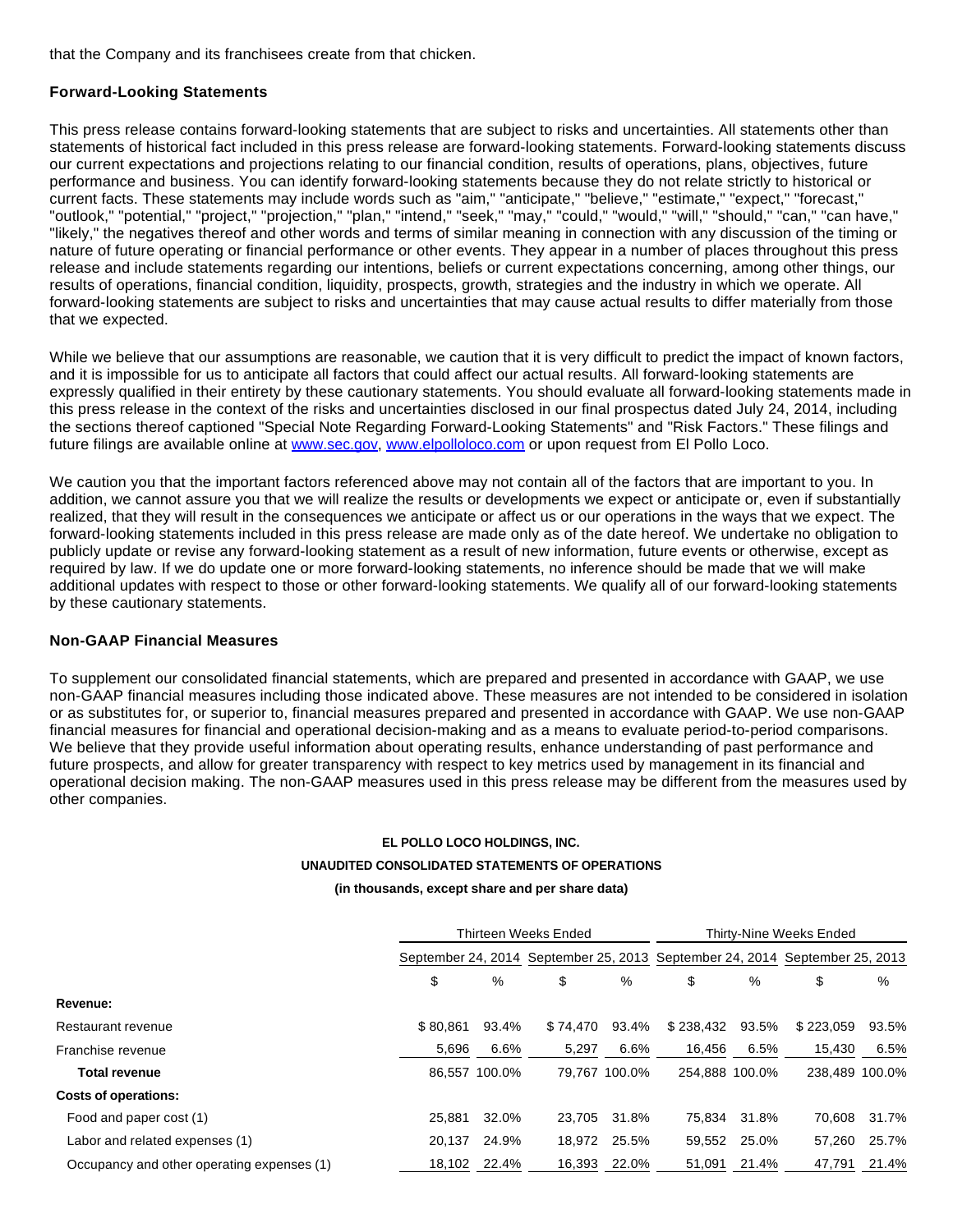| Company restaurant expenses (1)                                    | 64,120     | 79.3%    | 59,070     | 79.3%   | 186,477    | 78.2%    | 175,659    | 78.7% |
|--------------------------------------------------------------------|------------|----------|------------|---------|------------|----------|------------|-------|
| General and administrative expenses                                | 7,509      | 8.7%     | 6,263      | 7.9%    | 20,974     | 8.2%     | 18,754     | 7.9%  |
| Franchise expenses                                                 | 901        | 1.0%     | 980        | 1.2%    | 2,827      | 1.1%     | 2,930      | 1.2%  |
| Depreciation and amortization                                      | 2,924      | 3.4%     | 2,625      | 3.3%    | 8,271      | 3.2%     | 7,570      | 3.2%  |
| Loss on disposal of assets                                         | 118        | 0.1%     | 153        | 0.2%    | 609        | 0.2%     | 734        | 0.3%  |
| Asset impairment and closed store reserves                         | 22         | 0.0%     | 25         | 0.0%    | 415        | 0.2%     | 126        | 0.1%  |
| <b>Total expenses</b>                                              | 75,594     | 87.3%    | 69,116     | 86.6%   | 219,573    | 86.1%    | 205,773    | 86.3% |
| Gain on sale of restaurant                                         | 2,658      | 3.1%     | $-$        | 0.0%    | 2,658      | 1.0%     | --         | 0.0%  |
| Income from operations                                             | 13,621     | 15.7%    | 10,651     | 13.4%   | 37,973     | 14.9%    | 32,716     | 13.7% |
| Interest expense, net                                              | 3,960      | 4.6%     | 9,863      | 12.4%   | 15,286     | 6.0%     | 29,443     | 12.3% |
| Extinguishment of debt                                             | 5,082      | 5.9%     | --         | 0.0%    | 5,082      | 2.0%     | -−         | 0.0%  |
| TRA expense                                                        | 40,119     | 46.3%    | --         | 0.0%    | 40,119     | 15.7%    | --         | 0.0%  |
| Income before provision for income taxes                           | (35,540)   | $-41.1%$ | 788        | 1.0%    | (22, 514)  | $-8.8%$  | 3,273      | 1.4%  |
| Provision for income taxes                                         | (61, 389)  | $-70.9%$ | (130)      | $-0.2%$ | (60, 402)  | $-23.7%$ | 2,005      | 0.8%  |
| <b>Net Income</b>                                                  | \$25,849   | 29.9%    | \$918      | 1.2%    | \$37,888   | 14.9%    | \$1,268    | 0.5%  |
| Net income per share:                                              |            |          |            |         |            |          |            |       |
| <b>Basic</b>                                                       | \$0.76     |          | \$0.03     |         | \$1.24     |          | \$0.04     |       |
| <b>Diluted</b>                                                     | \$0.70     |          | \$0.03     |         | \$1.13     |          | \$0.04     |       |
| Weighted average shares used in computing net<br>income per share: |            |          |            |         |            |          |            |       |
| <b>Basic</b>                                                       | 34,221,829 |          | 28,712,622 |         | 30,549,979 |          | 28,712,622 |       |
| <b>Diluted</b>                                                     | 37,171,670 |          | 29,564,795 |         | 33,499,820 |          | 29,564,795 |       |

(1) As a percentage of restaurant revenue.

### **EL POLLO LOCO HOLDINGS, INC.**

# **UNAUDITED SELECTED BALANCE SHEETS AND SELECTED OPERATING DATA**

## **(dollar amounts in thousands)**

|                            | As of                                |          |  |  |  |
|----------------------------|--------------------------------------|----------|--|--|--|
|                            | September 24, 2014 December 25, 2013 |          |  |  |  |
| <b>Balance Sheet Data:</b> |                                      |          |  |  |  |
| Cash and cash equivalents  | \$41,825                             | \$17,015 |  |  |  |
| Total assets               | 477,025                              | 416,942  |  |  |  |
| Total debt                 | 188,720                              | 289,242  |  |  |  |
| <b>Total liabilities</b>   | 277,693                              | 368,406  |  |  |  |
| Total stockholder's equity | 199,332                              | 48,536   |  |  |  |

|                                            | <b>Thirty-nine Weeks Ended</b> |                                       |  |  |  |  |
|--------------------------------------------|--------------------------------|---------------------------------------|--|--|--|--|
|                                            |                                | September 24, 2014 September 25, 2013 |  |  |  |  |
| <b>Selected Operating Data:</b>            |                                |                                       |  |  |  |  |
| Company-owned restaurants at end of period | 166                            | 168                                   |  |  |  |  |
| Franchise restaurants at end of period     | 239                            | 231                                   |  |  |  |  |
| Company-owned:                             |                                |                                       |  |  |  |  |
| Comparable restaurant sales                | 6.4%                           | 2.2%                                  |  |  |  |  |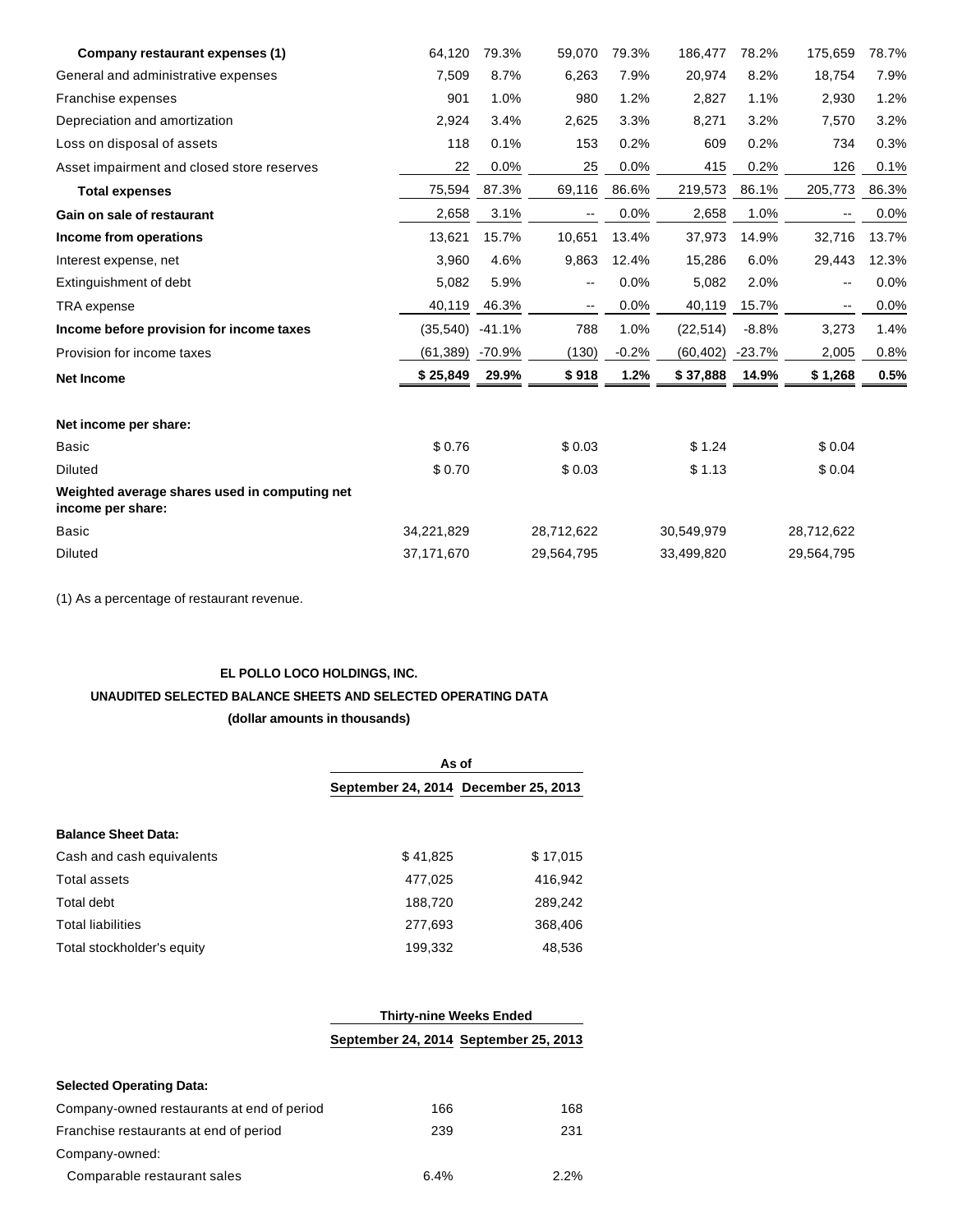## **EL POLLO LOCO HOLDINGS, INC. UNAUDITED RECONCILIATION OF NET INCOME TO EBITDA AND ADJUSTED EBITDA (dollar amounts in thousands)**

|                                  |           | <b>Thirteen Weeks Ended</b> | Thirty-Nine Weeks Ended |                                                                 |  |
|----------------------------------|-----------|-----------------------------|-------------------------|-----------------------------------------------------------------|--|
|                                  | 2014      | 2013                        | 2014                    | September 24, September 25, September 24, September 25,<br>2013 |  |
| <b>Adjusted EBITDA:</b>          |           |                             |                         |                                                                 |  |
| Net income, as reported          | \$25,849  | \$918                       | \$37,888                | \$1,268                                                         |  |
| Provision for income tax         | (61, 389) | (130)                       | (60, 402)               | 2,005                                                           |  |
| Interest expense, net            | 3,960     | 9,863                       | 15,286                  | 29,443                                                          |  |
| Depreciation and amortization    | 2,924     | 2,625                       | 8,271                   | 7,570                                                           |  |
| <b>EBITDA</b>                    | (28, 656) | 13,276                      | 1,043                   | 40,286                                                          |  |
| Stock-based compensation expense | 297       | 75                          | 635                     | 191                                                             |  |
| Management fees                  | 51        | 142                         | 343                     | 465                                                             |  |
| Loss on disposal of assets       | 118       | 153                         | 609                     | 734                                                             |  |
| Impairments and closures         | 22        | 25                          | 415                     | 126                                                             |  |
| Pre-opening costs                | 462       | 54                          | 673                     | 198                                                             |  |
| Gain on sale of restaurant       | (2,658)   | --                          | (2,658)                 |                                                                 |  |
| TRA expense                      | 40,119    |                             | 40,119                  |                                                                 |  |
| Tax credit expense               | 316       |                             | 316                     |                                                                 |  |
| Extinguishment of debt           | 5,082     |                             | 5,082                   |                                                                 |  |
| <b>Adiusted EBITDA</b>           | \$15,153  | \$13,725                    | \$46,577                | \$42,000                                                        |  |

## **EL POLLO LOCO HOLDINGS, INC. UNAUDITED RECONCILIATION OF NET INCOME TO PRO FORMA NET INCOME (dollar amounts in thousands, except per share data)**

|                                  |           | Thirteen Weeks Ended |           | Thirty-Nine Weeks Ended                                         |  |  |
|----------------------------------|-----------|----------------------|-----------|-----------------------------------------------------------------|--|--|
|                                  | 2014      | 2013                 | 2014      | September 24, September 25, September 24, September 25,<br>2013 |  |  |
| Pro forma net income:            |           |                      |           |                                                                 |  |  |
| Net income, as reported          | \$25,849  | \$918                | \$37,888  | \$1,268                                                         |  |  |
| Provision for taxes, as reported | (61, 389) | (130)                | (60, 402) | 2,005                                                           |  |  |
| Interest expense, as reported    | 3,960     | 9,863                | 15,286    | 29,443                                                          |  |  |
| Pro forma interest expense       | (3, 108)  | (3, 108)             | (9,324)   | (9,324)                                                         |  |  |
| <b>IPO</b> costs                 | 164       | $- -$                | 298       |                                                                 |  |  |
| Ongoing public company costs     | (112)     | (365)                | (928)     | (1, 181)                                                        |  |  |
| Extinguishment of debt           | 5,082     | --                   | 5,082     |                                                                 |  |  |
| Gain on sale of restaurant       | (2,658)   | --                   | (2,658)   |                                                                 |  |  |
| TRA expense                      | 40,119    | --                   | 40,119    |                                                                 |  |  |
| Tax credit costs                 | 316       | $- -$                | 316       |                                                                 |  |  |
| Management fees                  | 13        | 75                   | 173       | 225                                                             |  |  |